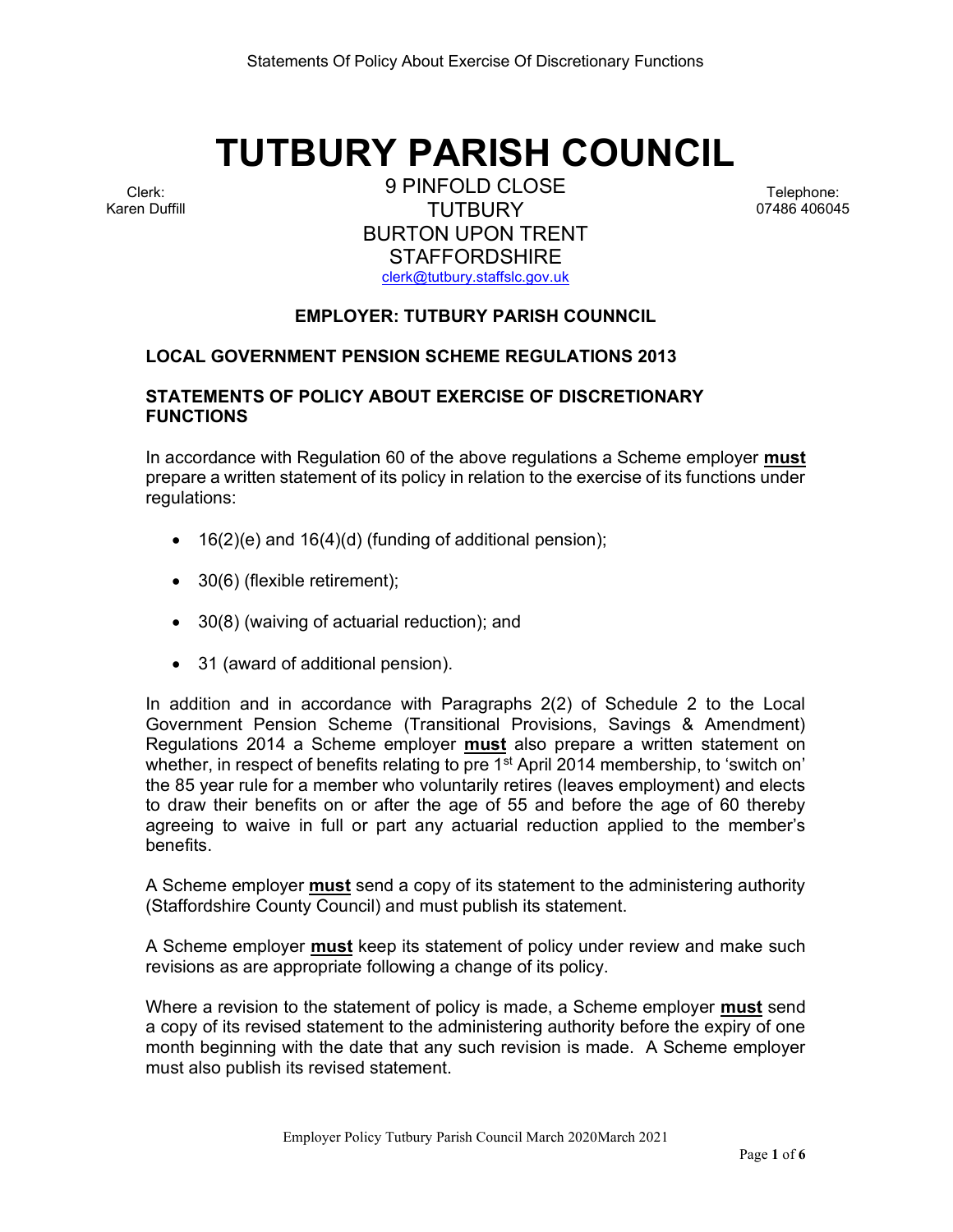In preparing, or reviewing and making revisions to its statement, a Scheme employer must have regard to the extent to which the exercise of its discretionary functions could lead to a serious loss of confidence in the public service.

Whilst it is compulsory for a Scheme employer to prepare a statement in respect of the regulations detailed above, there are a number of other discretions available to a Scheme employer throughout the Scheme Regulations which do not require such a statement of policy to be made. It is recommended for administrative purposes that such additional statements are made and included as part of the statement of policy.

Once completed, a Scheme employer must ensure that its statement of policy is published in a place that is easily accessible to all of its eligible Scheme employees and that any revisions made to the statement of policy are equally accessible.

# SCHEME EMPLOYER DECLARATION

The Scheme employer known as TUTBURY PARISH COUNCIL as prepared this written statement of policy in relation to its exercise of certain discretionary functions available under the Local Pension Scheme Regulations 2013. The Scheme employer declares that it will keep this statement under review and publish the statement (and any amendments made thereto) in a place that is easily accessible to all of its eligible Scheme employees and that it will provide to the administering authority the most up to date version of the statement at all times.

# Local Government Pension Scheme Regulations 2013

# Regulation 16 – Additional Pension Contributions

The Scheme employer may resolve to fund in whole or in part any arrangement entered into by an active scheme member to pay additional pension contributions by way of regular contributions in accordance with Regulation 16(2)(e), or by way of a lump sum in accordance with **Regulation 16(4)(d)**.

The Scheme employer may enter into an APC contract with a Scheme member who is contributing to the MAIN section of the Scheme in order to purchase additional pension of not more than the additional pension limit (£6,500 from 1<sup>st</sup> April 2014 subject to annual increase in line with the Pensions (Increase) Act 1971).

The amount of additional contribution to be paid is determined by reference to actuarial guidance issued by the Secretary of State.

Consideration needs to be given to the circumstances under which the Scheme employer may wish to use their discretion to fund in whole or in part an employee's Additional Pension Contributions.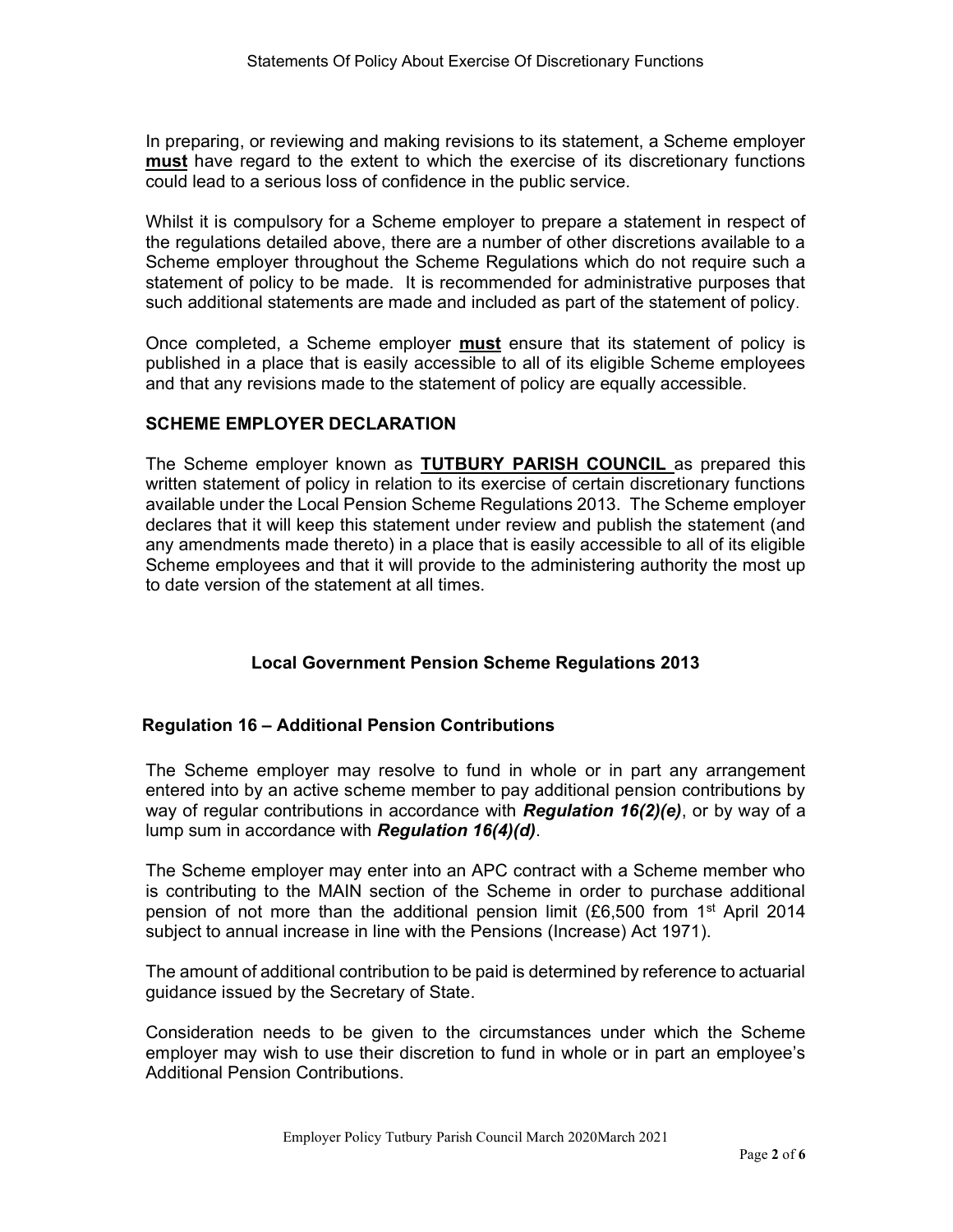Scheme Employer's policy concerning the whole or part funding of an active member's additional pension contributions

TUTBURY PARISH COUNCIL WILL NOT FUND AN EMPLOYEE'S APC.

# Regulation 30(6) – Flexible Retirement

An active member who has attained the age of 55 or over and who with the agreement of their employer reduces their working hours or grade of employment may, with the further consent of their employer, elect to receive immediate payment of all or part of the retirement pension to which they would be entitled in respect of that employment as if that member were no longer an employee in local government service on the date of the reduction in hours or grade (adjusted by the amount shown as appropriate in actuarial guidance issued by the Secretary of State – separate policy required under Regulation 30(8)).

As part of the policy making decision the Scheme employer must consider whether, in addition to the benefits the member may have accrued prior to 1 April 2008 (which the member must draw), to permit the member to choose to draw all, part or none of the pension benefits they built up after 31 March 2008 and before 1 April 2014 and all, part of none of the pension benefits they built up after 1 April 2014.

Due consideration must be given OF THE DATES OF SCHEME MEMBERSHIP to the financial implications of allowing an employee to draw all or part of their pension benefits earlier than their normal retirement age.

#### Scheme Employer's policy concerning flexible retirement

- TUTBURY PARISH COUNCIL WILL CONSIDER EACH APPLICATION ON ITS MERITS SUBJECT TO THE FINANCIAL IMPLICATIONS FOR THE EMPLOYER.
- TUTBURY PARISH COUNCIL WILL ALLOW FOR ALL PENSION BENEFITS TO BE RELEASED REGARDLESS OF SCHEME MEMBERSHIP.

# Regulation 30(8) – Waiving of Actuarial Reduction

Where a Scheme employer's policy under regulation 30(6) (flexible retirement) is to consent to the immediate release of benefits in respect of an active member who is aged 55 or over, those benefits must be adjusted by an amount shown as appropriate in actuarial guidance issued by the Secretary of State (commonly referred to as actuarial reduction or early payment reduction).

A Scheme employer (or former employer as the case may be) may agree to waive in whole or in part and at their own cost, any actuarial reduction that may be required by the Scheme Regulations.

Due consideration must be given to the financial implications of agreeing to waive in whole or in part any actuarial reduction.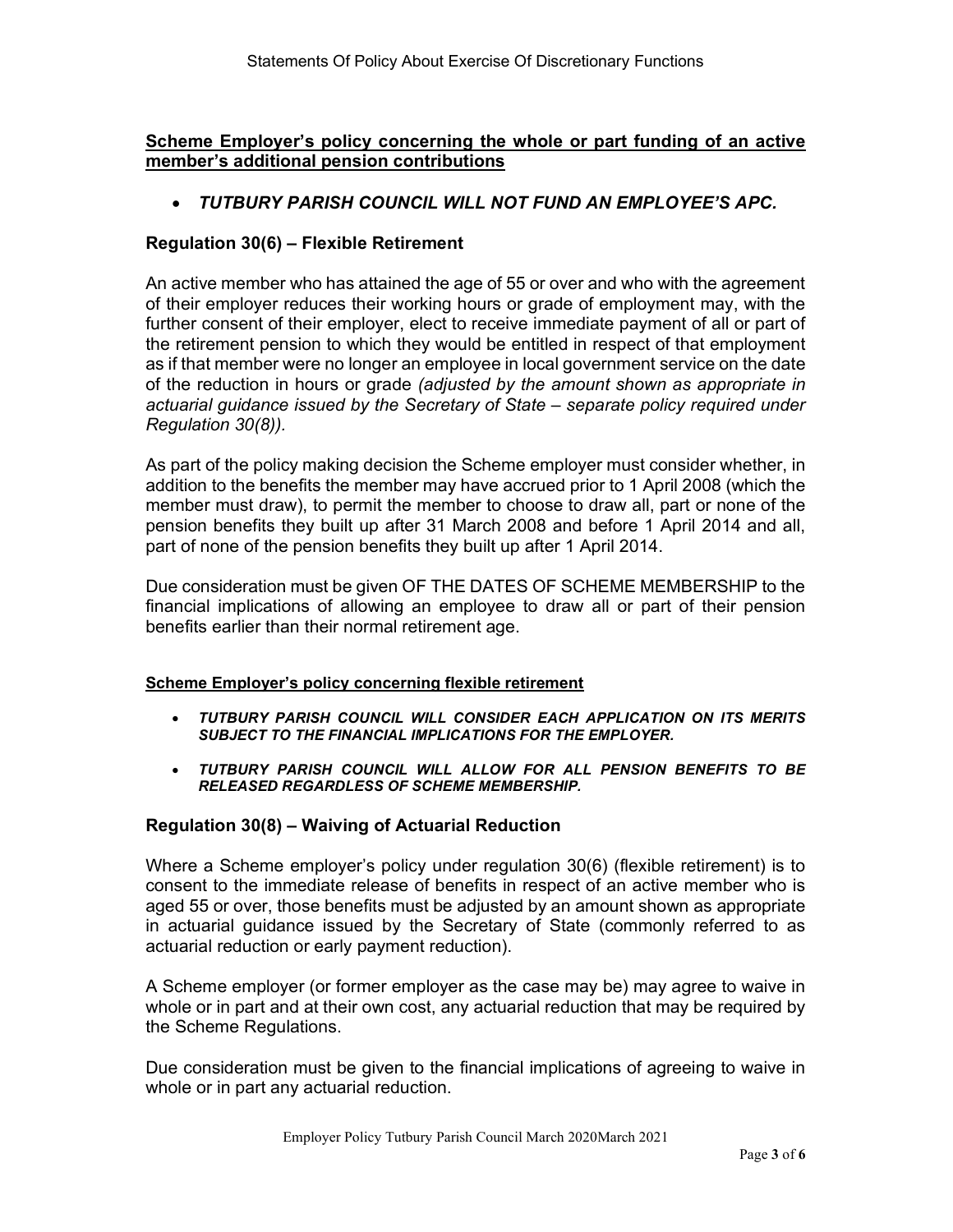# Scheme Employer's policy concerning the waiving of actuarial reduction

# TUTBURY PARISH COUNCIL WILL CONSIDER EACH APPLICATION ON ITS MERITS SUBJECT TO THE FINANCIAL IMPLICATIONS FOR THE EMPLOYER.

#### Regulation 31 – Award of Additional Pension

A Scheme employer may resolve to award

(a) an active member, or

(b) a member who was an active member but dismissed by reason of redundancy, or business efficiency, or whose employment was terminated by mutual consent on grounds of business efficiency,

additional annual pension of, in total (including any additional pension purchased by the Scheme employer under Regulation 16), not more than the additional pension limit  $(E6,500$  from 1<sup>st</sup> April 2014 subject to annual increase in line with the Pensions (Increase) Act 1971).

Any additional pension awarded is payable from the same date as any pension payable under other provisions of the Scheme Regulations from the account to which the additional pension is attached.

In the case of a member falling within sub-paragraph (b) above, the resolution to award additional pension must be made within 6 months of the date that the member's employment ended.

# Scheme Employer's policy concerning the award of additional pension

TUTBURY PARISH COUNCIL WILL NOT APPLY THIS DISCRETION.

# Local Government Pension Scheme (Transitional Provisions and Savings) Regulations 2014

# Schedule 2 – paragraphs 2 and 3

Where a scheme member retires or leaves employment and elects to draw their benefits at or after the age of 55 and before the age of 60 those benefits will be actuarially reduced unless their Scheme employer agrees to meet the full or part cost of those reductions as a result of the member otherwise being protected under the 85 year rule as set out in previous Regulations.

So as to avoid the member suffering the full reduction to their benefits the Scheme employer can 'switch on' the 85 year rule protections thereby allowing the member to receive fully or partly unreduced benefits but subject to the Scheme employer paying a strain (capital) cost to the Pension Fund

Employer Policy Tutbury Parish Council March 2020March 2021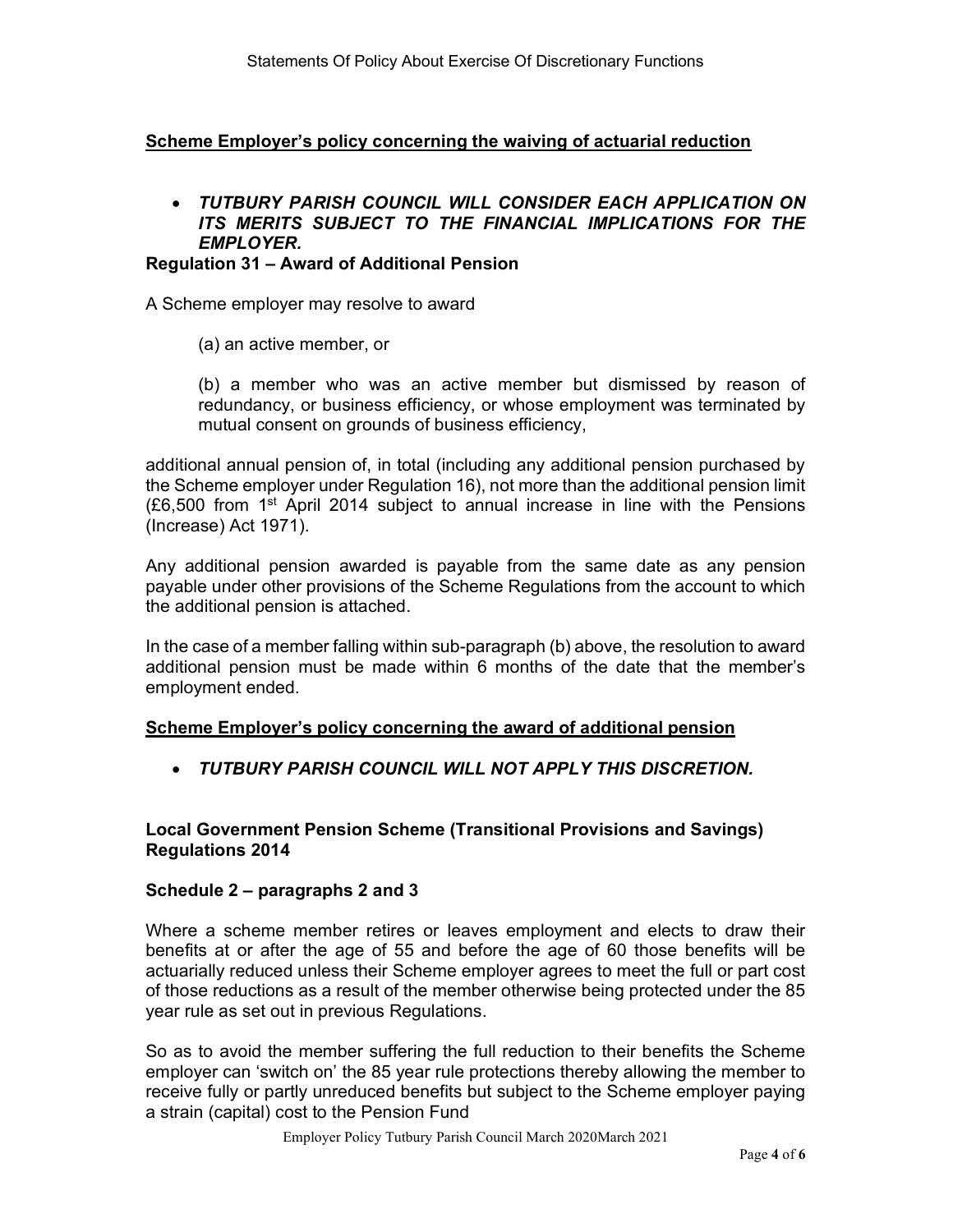Scheme Employer's policy concerning the 'switching on of the 85 year rule

 TUTBURY PARISH COUNCIL WILL CONSIDER EACH OCCURRENCE AS IT ARISES SUBJECT TO THE FINANCIAL IMPLICATIONS FOR THE **EMPLOYER.** 

# RECOMMENDED policy in accordance with the

# Local Government Pension Scheme Regulations 2013

# Regulation 9(1) & (3) – Contributions

Where an active member changes employment or there is a material change which affects the member's pensionable pay during the course of a financial year, the Scheme employer may determine that a contribution rate from a different band (as set out in Regulation 9(2)) should be applied.

Where the Scheme employer makes such a determination it shall inform the member of the revised contribution rate and the date from which it is to be applied.

# Scheme Employer's policy concerning the re-determination of active members' contribution bandings at any date other than 1st April

# TUTBURY PARISH COUNCIL WILL SET EMPLOYEE CONTRIBUTION RATES AT 1ST APRIL EACH YEAR AND MAKE NO CHANGES THROUGHOUT THE YEAR

# Regulation 100(6) – Inward Transfers of Pension Rights

A request from an active member to transfer former pension rights from a previous arrangement into the Local Government Pension Scheme as a result of their employment with a Scheme employer must be made in writing to the administering authority and the Scheme employer before the expiry of the period of 12 months beginning with the date on which the employee first became an active member in an employment (or such longer period as the Scheme employer and administering authority may allow).

# Scheme Employer's policy concerning the extension of the 12 month transfer application period